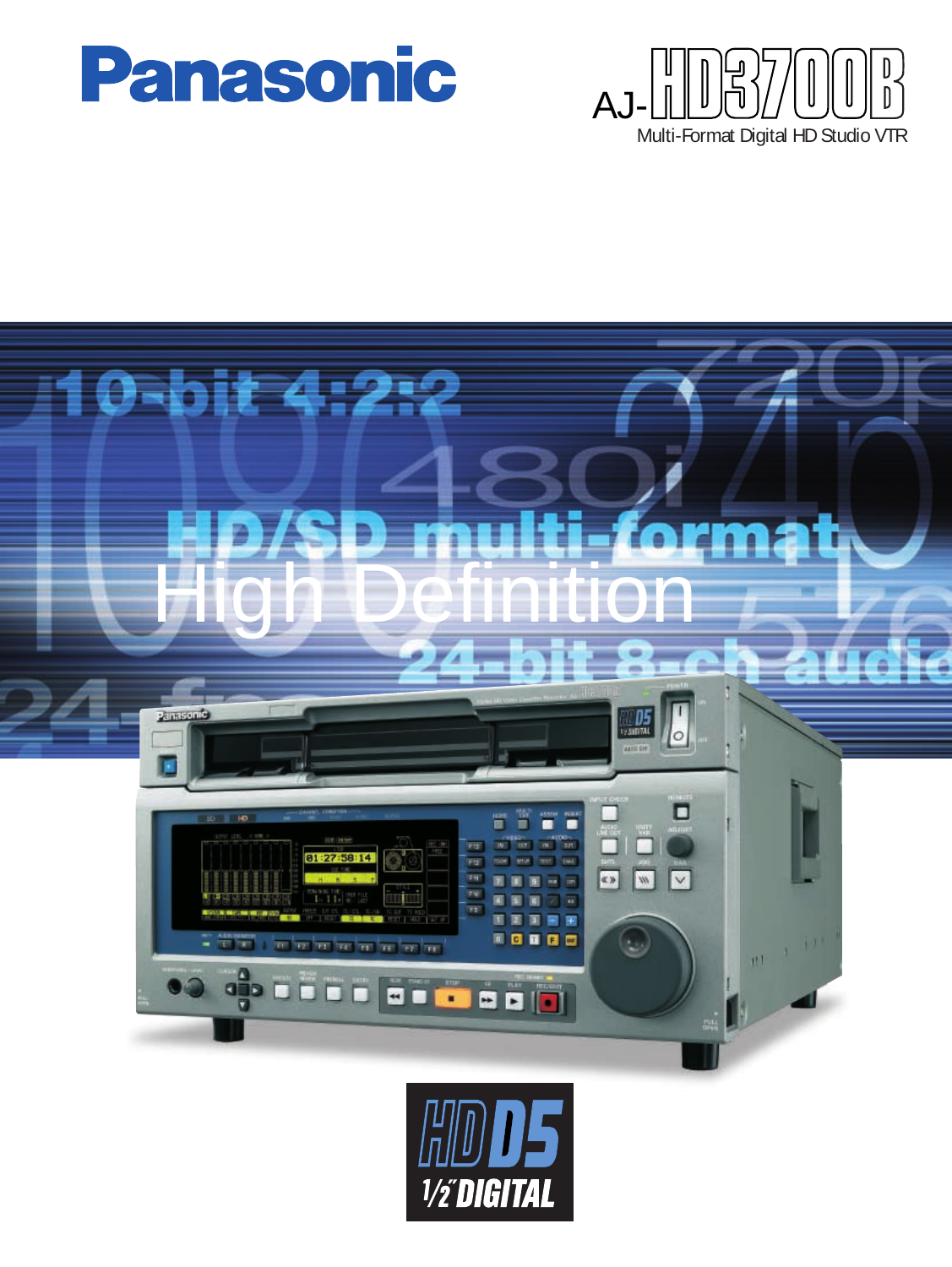# The Ultimate Universal VTR for HD an



The AJ-HD3700B studio-quality HD Mastering VTR is designed to meet today's needs in highdefinition recording while extending the D-5 tradition of high-quality non-compressed standard-definition recording and playback. This single 5U VTR handles HD formats 1080/59.94i, 720/59.94P, 1080/23.98PsF, 1080/23.98P, 1080/24PsF, 1080/24P, 1080/50i, 1080/25P and 1080/25PsF, as well as 480/59.94i and 576/50i. It provides full editing in all formats. A built-in HD-SD format converter also allows conversion between most formats. And to improve filmmaking convenience, the AJ-HD3700B adds time code conversion functions for use in 24p audio mastering.

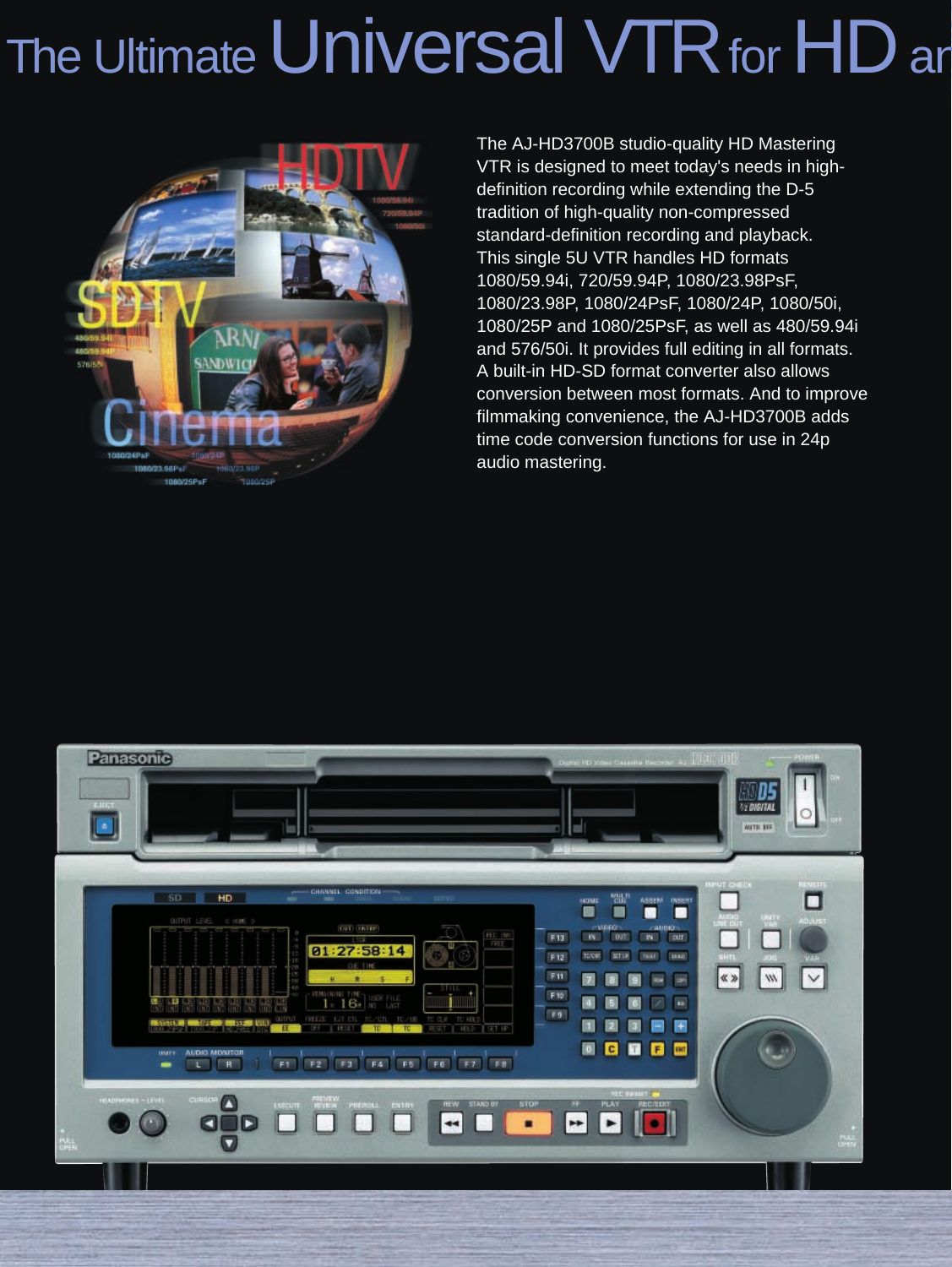### **M** and Video Mastering

#### **HD Studio Picture Quality**

Full-resolution 4:2:2 digital 10-bit component recording with 74.176 MHz (Y) and 37.088 MHz (Pb/Pr) sampling assures the picture quality demanded in high-end applications.

The AJ-HD3700B easily meets HD studio standards for production, editing and broadcasting. Its picture quality is particularly well suited for repeated dubbing and editing, and for large-screen playback.

#### **High Quality Film Mastering**

The AJ-HD3700B can record and play back 1080/23.98PsF and 1080/24PsF HD formats. Progressive image recording of 24-fps film sources without frame rate conversion enhances artistic image expression. It allows high-quality digital mastering of film content, such as movies and commercials, into formats suitable for broadcasting and DVD packaging.

#### **HD Multi-Format Recording**

In addition to 1080/23.98PsF and 1080/24PsF, the AJ-HD3700B records and plays back in 720/59.94P and 1080/50i HD broadcasting formats. It will also supports 1080/59.94i, 1080/23.98P, 1080/24P, 1080/25P, and 1080/25PsF HD formats. In short, this universal VTR is capable of handling virtually all production and post-production needs.

#### **SDTV Compatible**

The AJ-HD3700B also records and plays back 480/59.94i (NTSC) and 576/50i (PAL) signals. The D-5 format's 10-bit, 4:2:2 non-compressed digital component recording allows it to serve as a high-end VTR in your editing system, replacing older equipment.

#### **8-channel Digital Audio**

In HD mode, the AJ-HD3700B provides eight channels of 48 kHz sampling, 24-bit digital audio. This mode can be used for multilingual broadcasting and 5.1 surround sound plus stereo. Allowing you to select from eight channels of digital input/output, and four channels of analog input/output, this high-end unit also features Dolby-E\* (compressed multi-channel audio) system. And it's compatible with conventional 20-bit, 4-channel audio\*\*.

\*Dolby-E is a registered trademark of Dolby Laboratories.

\*\*The 8-channel format and 4-channel format are not compatible.

Video and audio signals recorded on HD D-5 tapes / D-5 (SD) tapes in the 8-channel format cannot be played back by conventional 4ch models, such as the AJ-HD2700.

#### **Recording Format**

| <b>Input Signal</b> |               | Recording<br>Format                | <b>Audio</b>         |                      | Recording<br>Time |
|---------------------|---------------|------------------------------------|----------------------|----------------------|-------------------|
|                     |               |                                    | 8CH                  | 4CH                  |                   |
|                     | 1080/59.94i   |                                    |                      | 4ch                  | 124 min.          |
|                     | 720/59.94P    |                                    | 8ch<br>(24bit/48kHz) | (20bit/48kHz)        |                   |
|                     | 1080/23.98PsF |                                    |                      |                      |                   |
|                     | 1080/23.98P   | HD D <sub>5</sub><br>(10bit 4:2:2) |                      |                      | 155 min.          |
| <b>HD</b>           | 1080/24PsF    |                                    |                      |                      |                   |
|                     | 1080/24P      |                                    |                      |                      |                   |
|                     | 1080/50i      |                                    |                      |                      |                   |
|                     | 1080/25PsF    |                                    |                      |                      | 149 min.          |
|                     | 1080/25P      |                                    |                      |                      |                   |
| <b>SD</b>           | 480/59.94i    | $D-5$                              | 8ch<br>(24bit/48kHz) | 4ch<br>(20bit/48kHz) | 124 min.          |
|                     | 576/50i       | (10bit 4:2:2)                      |                      |                      | 112min.           |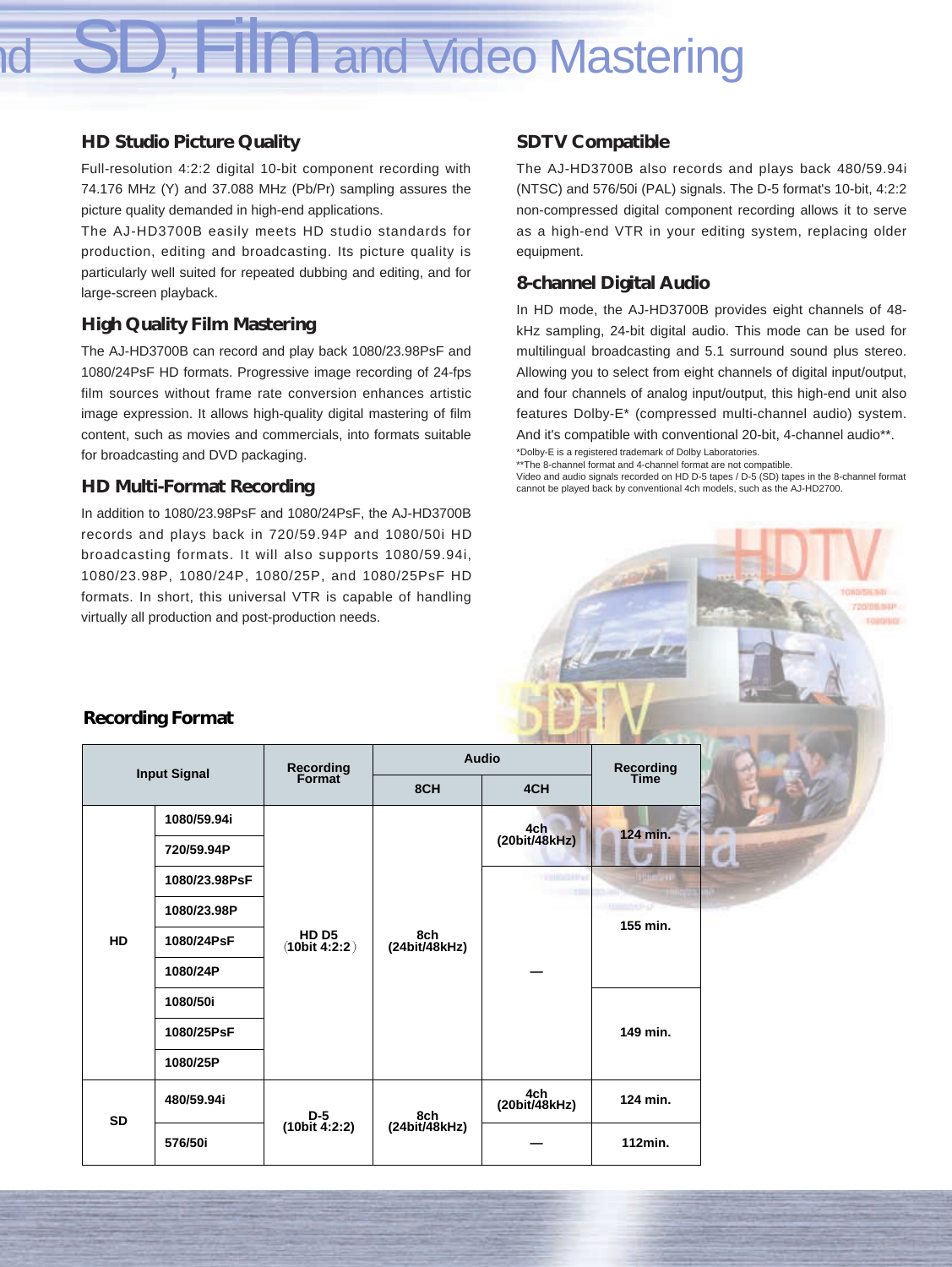#### **Equipped with an HD-SD Converter**

The AJ-HD3700B also comes equipped with an HD-SD format converter board that lets you play HD and SD tapes and convert the output to the desired format. You can convert in either direction between HD and SD, or convert from 24p to HD. You can also perform the following conversions or adjustments.

**Aspect ratio conversion:** Convert to the aspect ratio that best suits the application.

- When up-converting from original SD images to HD, you can select Side Panel, Stretch, or Top/Bottom Crop.
- When down-converting from HD images to SD, you can select Letter Box, Semi Letter Box 14:9, Semi Letter Box 13:9, Side Crop, or Squeeze.

**Image adjustment:** A colorimetry conversion function corrects color gamma differences resulting from HD/SD conversion. Gain, set-up, and edge emphasis can also be adjusted, and the image can be output as it is being adjusted.

#### **Variety of Remote Terminals**

The AJ-HD3700B comes standard with 9-pin serial (RS-422A), 50-pin parallel, and 25-pin RS-232C remote interfaces. 15-pin video/audio control and 20-pin control panel terminals are also provided.

#### **Equipped with HD-SDI/SD-SDI**

The AJ-HD3700B features HD-SDI (SMPTE291M/292M) in/out and SD-SDI (SMPTE259M/272M) in/out. The D-5 format's superior recording specifications assure the highest dubbing and editing quality when using HD-SDI. HDTV and SDTV signals can be output in parallel using the standard equipped format converter. While an HD source is being transmitted, the signal can be simultaneously down-converted to SDTV and transmitted — giving you an easy way to utilize the same content in multiple formats.

#### **Compact Size, Easy Installation**

Mounting the HD-SD format converter inside the 5U-size AJ-HD3700B, you get single-unit operation with space-saving size. The AJ-HD3700B fits in a 19-inch rack for easy installation in OB vans. Power consumption is only 260 W, so operating costs are low.

#### **Slow, Search and Edit Functions**

Auto Tracking (AT) allows noiseless playback from normalspeed reverse to 2 times forward speed. Shuttle search runs at 50 times normal speed in both forward and reverse. Editing functions include assemble and insert edit, audio split, and variable memory. Its 0-frame editing accuracy is assured when using the SMPTE/EBU time code.

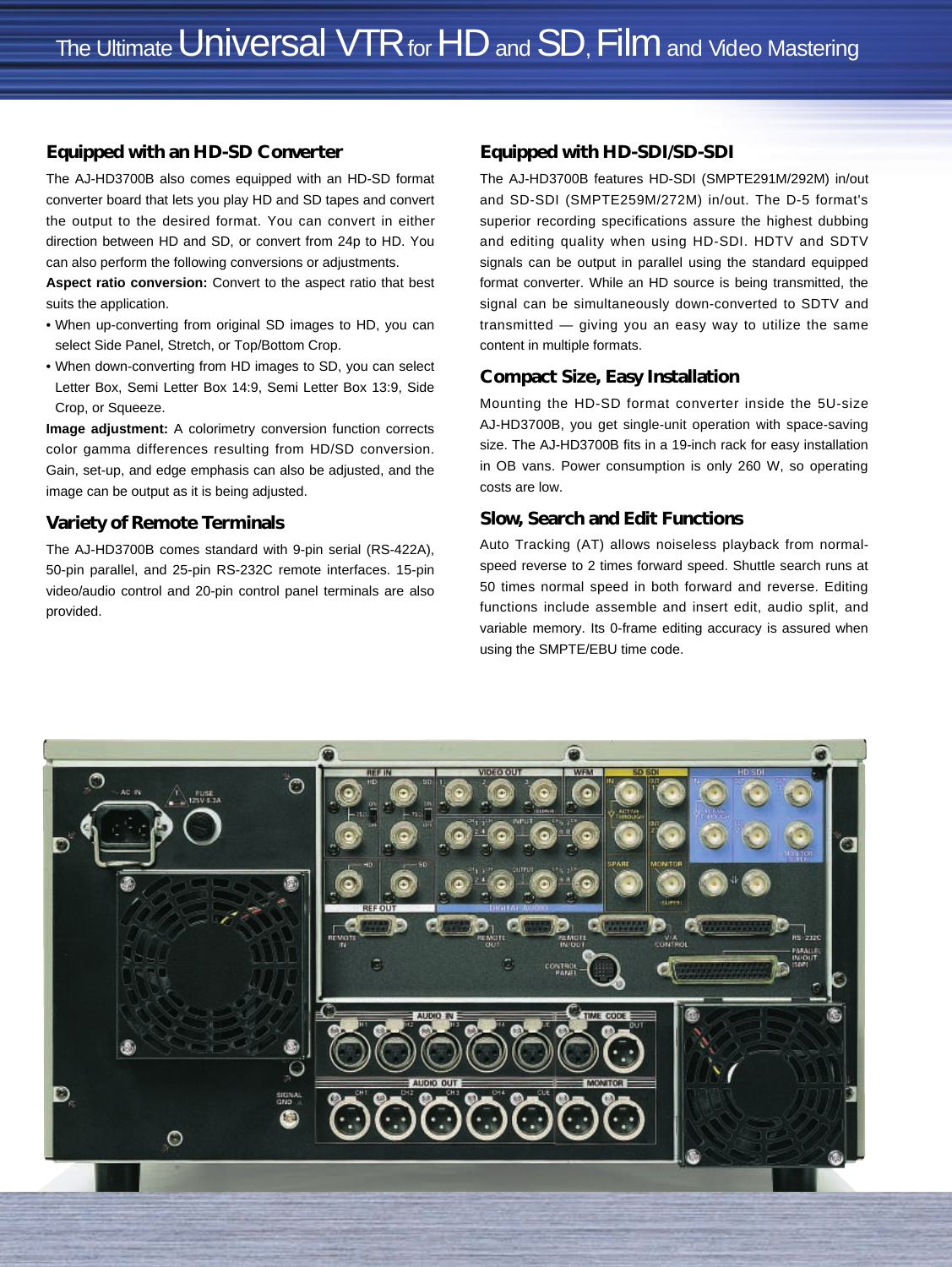#### **Up-Down Conversion**

| <b>Playback Tape</b>                | <b>Video Output</b>                                                                                                                              |                                     |  |  |
|-------------------------------------|--------------------------------------------------------------------------------------------------------------------------------------------------|-------------------------------------|--|--|
| Format                              | HD                                                                                                                                               | SD                                  |  |  |
| 1080/59.94i                         | 1080/59.94i                                                                                                                                      | 480/59.94i                          |  |  |
| 1080/23.98P<br>1080/24P<br>1080/25P | 1080/59.94i<br>1080/60i<br>720/59.94P<br>720/60p<br>1080/23.98PsF<br>1080/23.98P<br>1080/24PsF<br>1080/24P<br>1080/50i<br>1080/25PsF<br>1080/25P | 480/59.94i<br>480/59.94P<br>576/50i |  |  |
| 1080/50i                            | 1080/50i                                                                                                                                         | 576/50i                             |  |  |
| 720/59.94P                          | 720/59.94P                                                                                                                                       | 480/59.94i<br>480/59.94P            |  |  |
| 480/59.94i                          | 1080/59.94i                                                                                                                                      | 480/59.94i                          |  |  |
| 576/50i                             | 1080/50i                                                                                                                                         | 576/50i                             |  |  |

#### **Up-Convert**



#### **Pre-Read in 480/59.94i or 576/50i Modes**

The AJ-HD3700B provides pre-read editing in 480/59.94i or 576/50i SDTV modes. This lets you add effects to the video and audio, and re-record the results on the same VTR.

#### **Ancillary Recording**

The AJ-HD3700B can record and read ancillary data such as Metadata or Closed Caption Data.

#### **Simultaneous Playback Monitoring**

Simultaneous playback monitoring of video, digital audio, time code and CTL signals is possible.

#### **Channel Condition Monitor**

The error rate is monitored at all times. When the setting is exceeded, an indicator on the front panel lights to warn you of a damaged tape or head clogging.

#### **Built-in Test Signal Generator**

Color bar signals and other test signals, which come in handy for conducting maintenance and adjustments and for checking connections, are generated internally.

#### **Time Code Conversion Functions for 24p Audio Mastering**

AJ-HD3700B responds to movie industry needs with a 24- Hz/30-Hz time code conversion function that allows editing of 30-fps audio sources for 24p film use, and a 25-Hz time code output function that allows DAT synchronizing during 24p playback of 25-fps sources. This eliminates the need for a separate 24p audio mastering process, bringing greater speed and ease to filmmaking.

#### **24-Hz to 30-Hz time code conversion**



#### **25-Hz time code output in 24p**

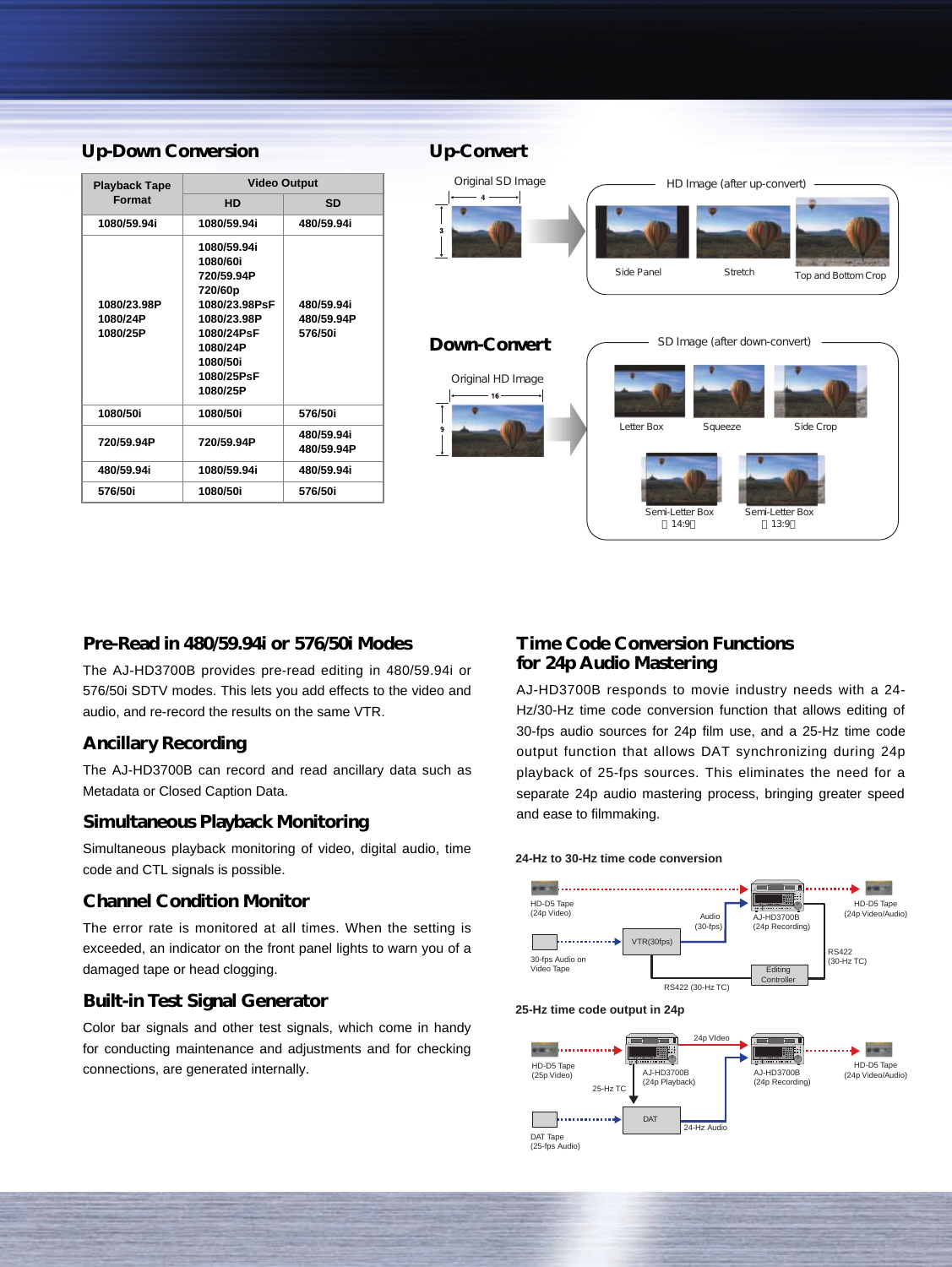# **Supporting cast**



#### **AJ-HDC27F Variable-Frame Camera/Recorder**

This HD cinema camera shoots and records progressive scan images at any frame rate from 4 fps to 60 fps, including 24 fps. It also includes the Cine Gamma function, which gives recordings the same tone and rich gradation as film and allows HD recording using the speed effects of film cameras. In addition to lowering costs and improving mobility, the AJ-HDC27F lets you create a wide range of HD content, including episodic television, music videos, DVDs, and Internet new-media projects.

| AJ-HDC27F                                          | Three 1-million-pixel IT CCDs |                |  |
|----------------------------------------------------|-------------------------------|----------------|--|
| Multi frame rate of 4-fps to 60-fps include 24-fps |                               |                |  |
| 1280 x 720 progressive scan                        |                               | f12 @ 2000 lux |  |



#### **AJ-HD1700 Full-Featured Studio VTR**

The AJ-HD1700 is a DVCPRO HD high-end studio master VTR that answers today's most advanced needs in high-definition production and broadcasting.

Featuring the new DVCPRO HD-LP format, the AJ-HD1700 records and plays up to 126 minutes with an XL cassette. It can record three types of HD images — 1080/60i, 720/60p, and 1080/50i — and is equipped with eight digital audio channels for 5.1-channel surround sound. The AJ-HD1700 plays all DVCPRO HD, DVCPRO50, DVCPRO P, DVCPRO, DV, and DVCAM tapes. It has an advanced HD-SD conversion function that provides simultaneous output of HD/SD signals from a wide variety of sources.

The AJ-HD1700 can even output a 1080/24p signal from a 720/24p over 60 VARICAM source tape for convenient editing in 1080/24p such as mastering to HD-D5 on the AJ-HD3700B VTR.

The AJ-HD1700 can also output a 1080/25p and 576/50i signal from a 720/50p over 60 VARICAM source tape for PAL editing.

| AJ-HD1700 | Plays/Records 720p and 1080i                     |            |
|-----------|--------------------------------------------------|------------|
|           | Playback all DV-based formats   2-hour rec. time |            |
|           | 1080/24p output from Varicam™                    | 8-ch audio |



#### **AJ-GBX27 HD Gamma Corrector**

The AJ-GBX27 corrects images recorded in cine gamma (VARICAM F.REC mode) for converting monitor and content data, and for a variety of other uses. The AJ-GBX27 is extremely easy to use -- simply choose the desired correction mode.

Field mode corrects low-contrast F.REC gamma images, and outputs monitor images with full film texture. Telecine mode is a post-processing mode that uses movie footage to produce TV content with a film-like texture. The Video Rec and Video modes are simulation modes for converting images with F.REC gamma to V.REC gamma or video gamma. CG mode is a film production mode that reverse-converts images into F.REC images after they were previously converted to ALHDC27F Three 1-million-pixel IT CCDs<br>
Multi frame rate of 4-fps to 60-fps include 24-fps<br>
1280 x 720 progressive scan f12 @ 2000 lux<br> **CO-Production EXEC 1000 lux**<br> **CO-PROP**<br> **CO-PROP**<br> **CO-PROP**<br> **CO-PROPERTY CO-PROPER** 

| AJ-GBX27                              | 12V DC power supply     |  |
|---------------------------------------|-------------------------|--|
| Compatible with 720p, 1080i and 1080p |                         |  |
| HD-SDI in/out                         | Analog HD (Y/Pb/Pr) out |  |



#### **AJ-UFC1800 Universal Format Converter**

Convert between any ATSC format with superb picture quality. Automatic time code conversion and 8-channel audio processing/delay are standard features. Variable/multiple aspect ratio conversion is built-in along with image and color enhancement.

The AJ-UFC1800 accommodates slow-PAL operation with its 3:2 pull-down function, and is a perfect complement when working with film-based material. This universal format converter is ideal for today's digital video facilities.

|                                      |  | AJ-UFC1800 16:9/4:3 aspect ratio conversion |  |
|--------------------------------------|--|---------------------------------------------|--|
| Selectable color matrix for HD or SD |  |                                             |  |
| GPI activated presets                |  | 3U rack mount                               |  |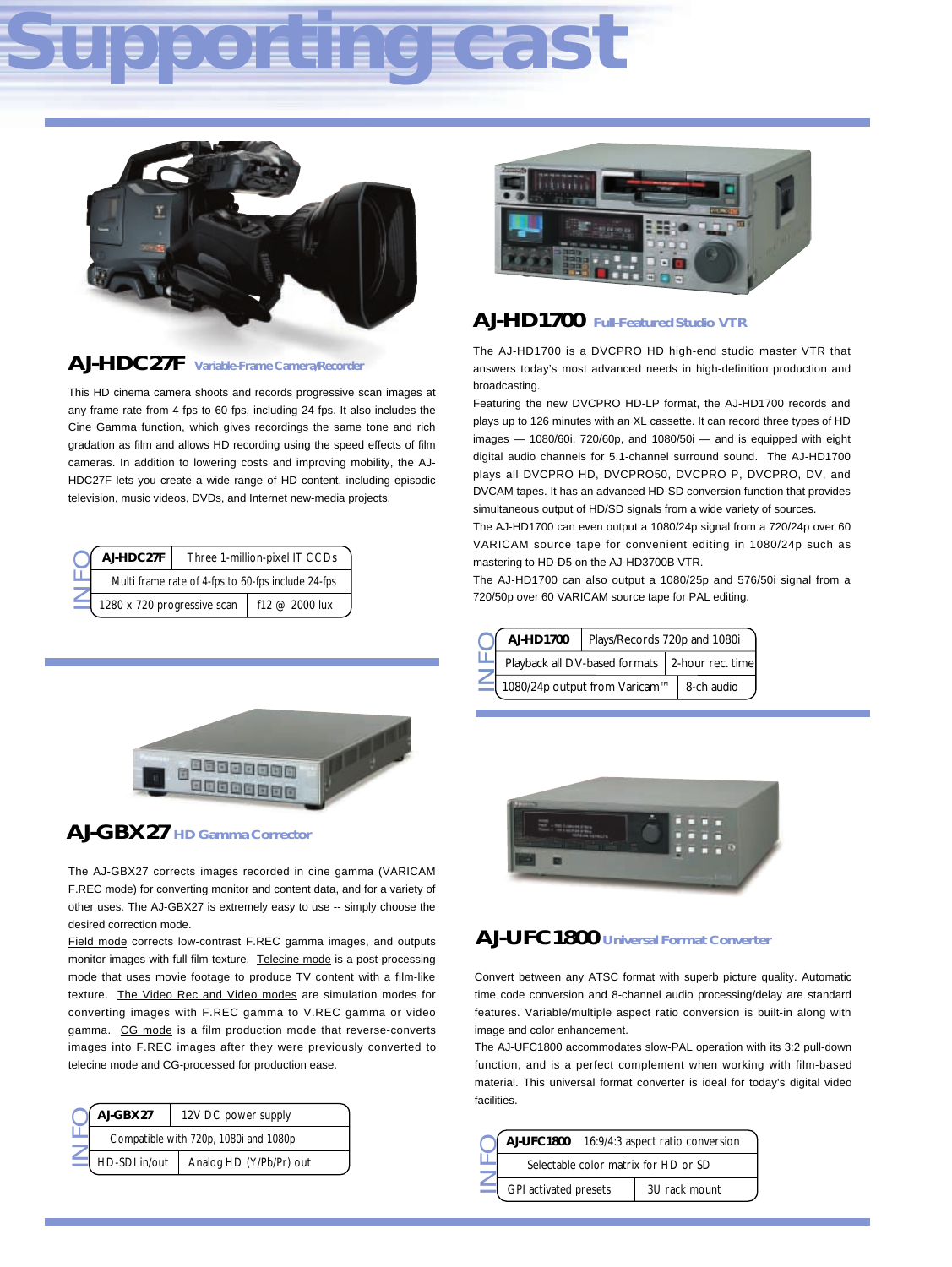#### **Optional Equipment D-5 Cassette Tape** Model No. REC/PLY Time @59.94Hz AJ-D5C124L 124 min. L Cassette AJ-D5C94L 94 min. **AJ-MA37**  AJ-D5C63M 63 min. Rack Mount Adaptor ю AJ-D5C48M 48 min. (slide rail, not included) M Cassette AJ-D5C33M 33 min. AJ-D5C12M 12 min. S Cassette AJ-D5C23S 23 min.

## **Cinem**

#### **HD acquisition for new multi-media opportunities.**

Panasonic HD Cinema recording and video projection technologies are on the cutting edge of the new digital cinema era. By combining HD digital acquisition with HD digital projection, new business opportunities become reality for live pay-per-view concerts, sporting events, theater and other special event programming.

#### **Panasonic's PT-D7600U large-venue DLP projector -- the nextgeneration in economical, high-contrast HD digital projectors.**

**Dramatic** 

The world's first Mercury engine 3-chip DLP(Digital Light Processing™) projector delivers cost efficiencies, lightweight and an outstanding brightness of 6000 lumens. The SXGA-resolution PT-D7600 is the perfect fit for mastering rooms and edit suites. Its exclusive BlackOptic processing and advanced color matching combine to deliver a cinema-quality 1000:1 contrast ratio and perfectly-matched, brilliant colors. The 44-pound PT-D7600 produces high image quality over a long time thanks to its powerful, dust-free Liquid-cooled Light Engine. Also available is the PT-D7500, a 5,000 ANSI lumens bright, XGA resolution 3-chip DLP projector with the same great features. \*DLP is a trademark of Texas Instruments.